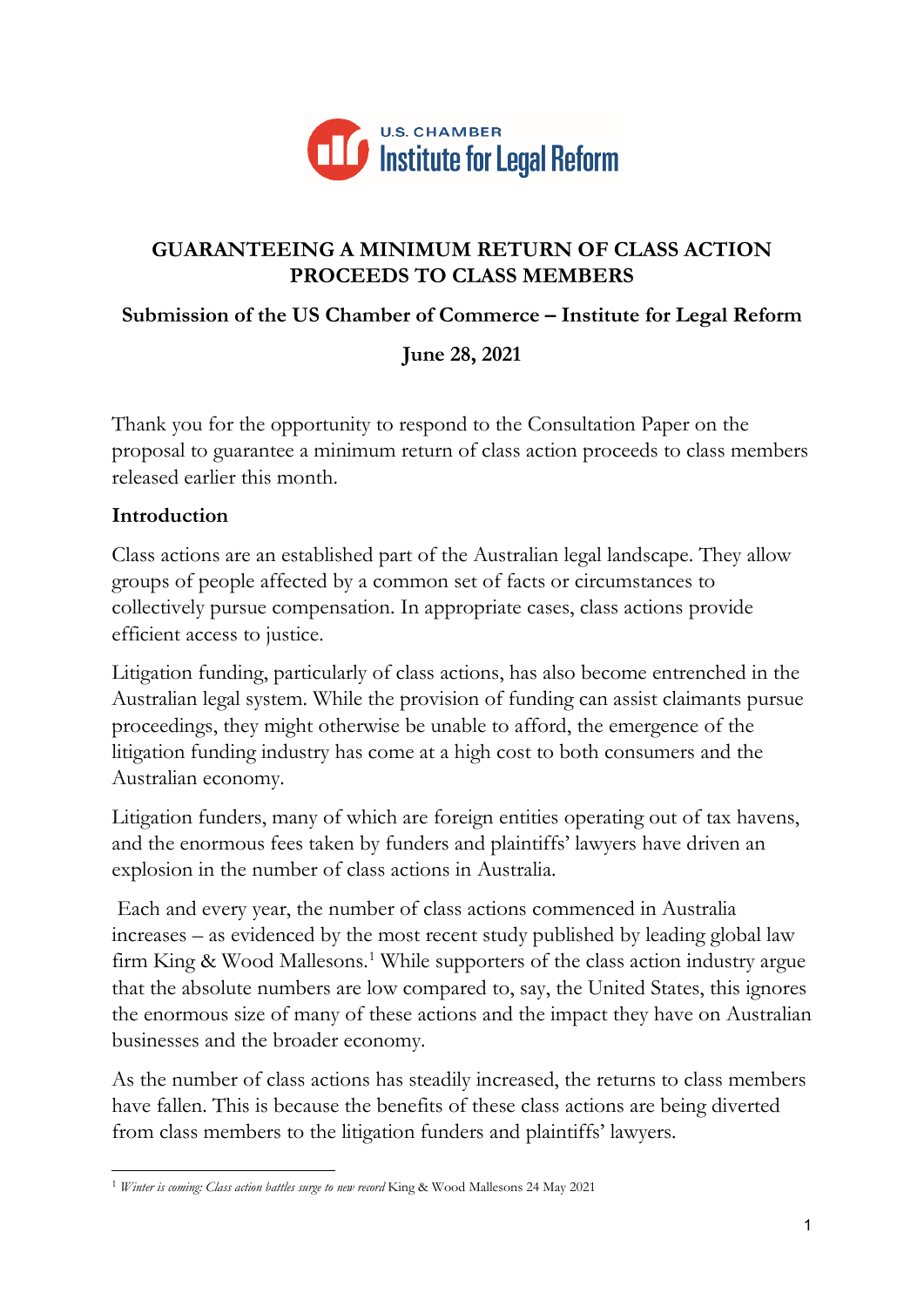Unconscionable fees and commissions have seen the Australian class action system move from providing access to justice to delivering extraordinary returns to investors and lawyers. This is grossly unfair to consumers and must be reversed.

Significantly, it is not just the business community that is making this point. In its submission to the Victorian Law Reform Commission inquiry, the National Union of Workers relevantly stated that "*The legal system is rigged against us…*" when describing a class action outcome which saw the entirety of an award of over \$5 million taken by the plaintiffs' lawyers, litigation funders, and others – absolutely nothing went to the class members despite a successful outcome!<sup>[2](#page-1-0)</sup>

While this is obviously an extreme example, the returns to class members, particularly when compared to the amounts taken up by litigation funders in commissions, fees, and other charges, is a real concern – particularly when compared with matters not involving a litigation funder.

Data from the Australian Law Reform Commission's review into class actions determined that the median return to group members in funded matters was just 51% of the settlement award, compared to 85% in unfunded proceedings.

Take, for example, three class actions considered by the Australian Law Reform Commission in its report:

- *Clarke v Sandhurst Trustees Limited (No 2)<sup>[3](#page-1-1)</sup>:* A settlement of \$16.85 million with \$5 million (30%) taken by the plaintiffs' lawyers and another \$5.06 million (30%) taken by the litigation funder leaving just 40% for class members.
- *Money Max Int Pty Ltd v QBE Insurance Group Ltd<sup>[4](#page-1-2)</sup>: A settlement of \$132.5* million settlement with \$21.8 million (16.5%) taken by the plaintiffs' lawyers and \$30.75 million (23.2%) taken by the litigation funder leaving 60.3% for class members.
- *Caason Investments Pty Limited v Cao* (No 2)<sup>[5](#page-1-3)</sup>: A settlement of \$19.25 million with 43% for legal costs, 30% taken by the litigation funder (using a common fund order which meant that class members probably were not even aware what was being deducted let alone given an opportunity to object!) leaving a mere 27% for class members.

The fees and charges being taken by litigation funders are delivering extraordinary returns on their investments. Consider what the litigation funders themselves are

<span id="page-1-0"></span><sup>&</sup>lt;sup>2</sup> Submission 16 to the inquiry National Union of Workers 25-09-17.pdf The Huon Corporation proceedings.

<span id="page-1-1"></span><sup>3</sup> [2018] FCA 511

<span id="page-1-2"></span><sup>4</sup> [2018] FCA 1030

<span id="page-1-3"></span><sup>5</sup> [2018] FCA 527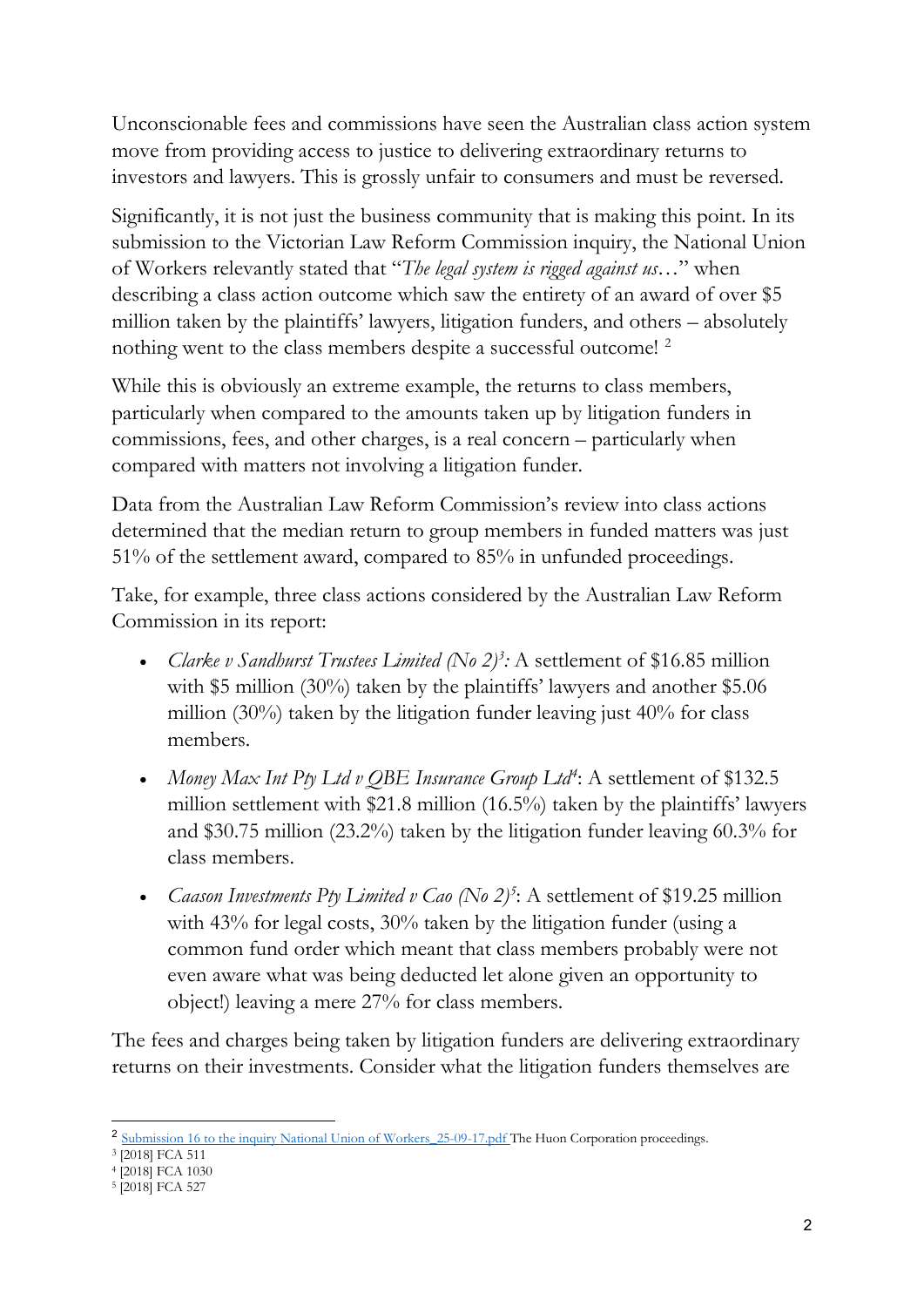prepared to admit - the 'internal rate of return' for one confidential litigation funding investment by Omni Bridgeway was a mind watering 2,657%! [6](#page-2-0)

In large part, this has come about because the litigation funding industry, a significant component of the Australian financial services industry, is essentially unregulated.

A series of inquiries and reports, the most recent conducted in 2020 by the Parliamentary Joint Committee on Corporations and Financial Services' have recommended the regulation of the litigation funding industry. While temporary measures were introduced last year, establishing a comprehensive regulatory regime with an effective regulator is critical.

The proposal to guarantee a minimum return of class action proceeds to class members is a welcome reform. However, it is only part of the solution. The introduction of a guaranteed minimum reform must form part of a comprehensive regulatory regime which is enforced by an effective regulator.

# **How should the guarantee operate?**

At the outset, it must be clearly understood that the guarantee is a guarantee of a minimum return to class members. It must not be seen as the *de facto* standard for assessing the fairness of a return on investment to litigation funders and others.

If this is not clearly articulated in the regulation, there is a risk that funders and others will argue that they should always receive 30% of the proceeds of any action – regardless of the risks they take in running the proceedings and the overall size of the award.

The risk reward ratio is critical. The evidence clearly demonstrates that litigation funders fund actions where they have a high degree of confidence that they will be successful. IMF Bentham, one of the largest litigation funders in the world and a major participant in the Australian market, boasts of achieving a 89% success rate while Litigation Lending Services claimed a success rate of 94%.<sup>[7](#page-2-1)</sup>In assessing what is a fair return on the funders investment, the risk taken by the funder must be taken into account.

Exactly the same approach applies to law firms that conduct class actions on a contingency fee basis in the Victorian Supreme Court.

The overall size of the award is critical. Similarly, the overall quantum of the damages or compensation awarded to class members must be taken into account. The Australian legal system and the courts have been established to deliver justice

<span id="page-2-0"></span><sup>6</sup> [\[Omni Bridgeway Annual Report 2020\]](https://omnibridgeway.com/InvestorPresentations/omni-bridgeway-annual-report-2020/files/assets/common/downloads/Omni%20Bridgeway%20Annual%20Report%202020.pdf?uni=d63175b03f4939e850898df44c263968) page 30

<span id="page-2-1"></span><sup>7</sup> ASX Investor Presentation September 2019 (IMF) and ASIC Annual Report 2018 (LLS)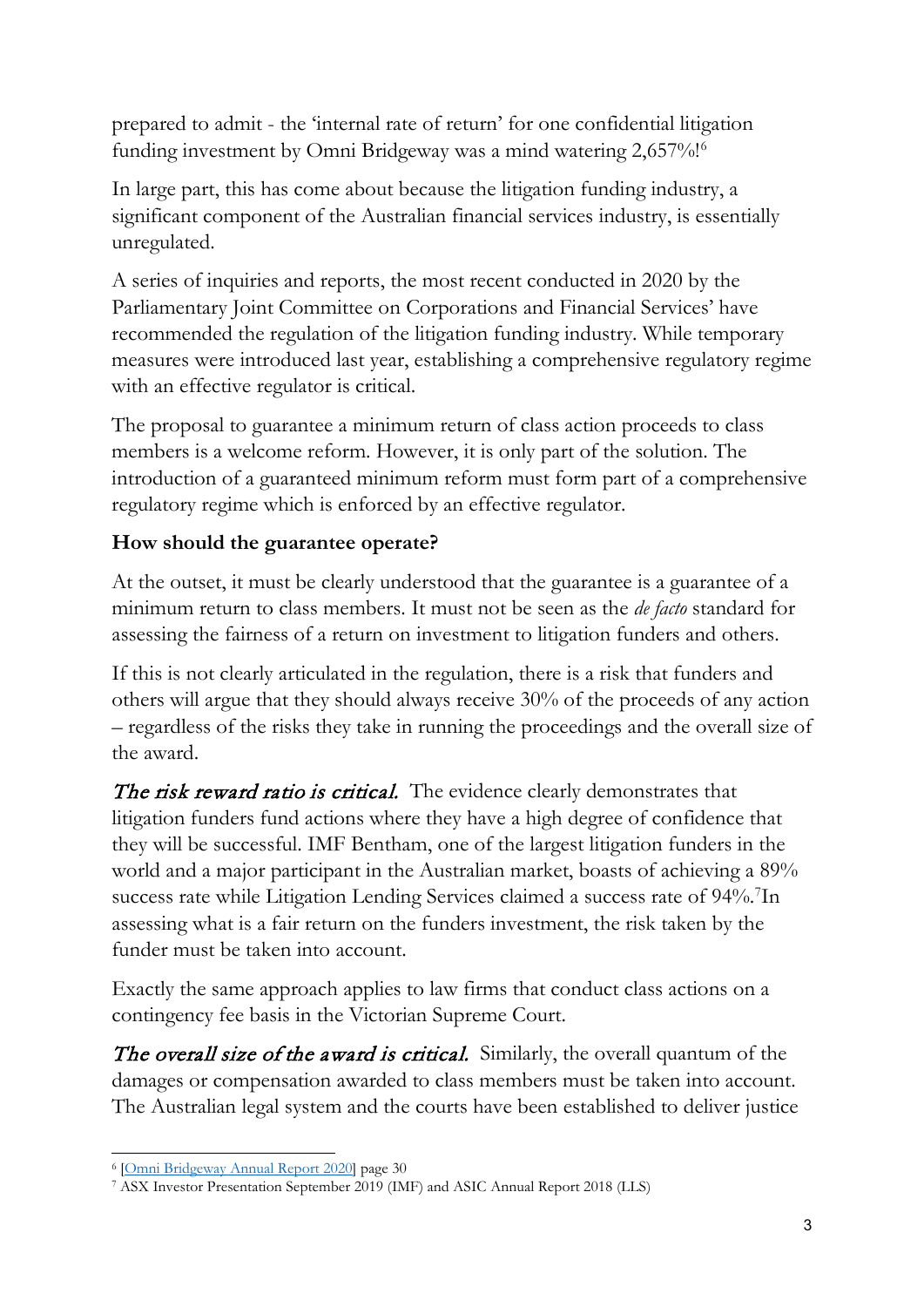and, in the case of the class action system, to fairly compensate those who have suffered a compensable loss.

The Australian legal system and its courts are neither a casino nor an arm of the stock market. Funders and plaintiffs' lawyers are entitled to receive fair and reasonable remuneration for the services they provide to class members. However, that remuneration must reflect the work they perform and the risk they take. They should not be allowed to take a windfall profit from an award of compensation where that award is significant. In other words, while it might be reasonable for the funders and plaintiffs' lawyers to take 20% of an award of \$10 million in an appropriate case, it would be grossly improper to allow them to take 20% of an award of \$800 million. This is not a fanciful concern – consider the position in the United States where quite extraordinary sums have been taken by class action lawyers acting on a contingency basis.

**Risk is a two-way street.** A guarantee of a minimum return to class members of 70% may mean that, in some cases, the return to funders and plaintiffs' lawyers is less than they had anticipated or less than that which they invested.

If that is the case, so be it.

The funders and plaintiffs' lawyers have chosen to invest in the litigation with the aim of making a profit. That comes with risks – something they are quick to assert when seeking to justify the current unconscionable levels of return they are receiving. If their assessment of a claim's prospects is wrong, such as they make an error in running the case or the court just does not agree with their argument, they should bear the risk and not the class members. The situation that occurred in the Huon Corporation proceedings referred to by the Australian Workers Union must never be repeated.

The overarching purpose of the class action system and Australian courts is to enable access to justice, not financial returns.

**Any implementation of a guarantee must be comprehensive and apply nationally.** The Australian class action and litigation funding markets are national markets. Class actions can be commenced in both the state and federal court systems. Federal claims can be commenced in the state courts, and the procedures in all of these courts are essentially identical. More significantly, Australia's cross vesting legislation means that the vast majority of claims can be commenced in any court with a class action procedure, regardless of source of law or geographic connection.

Similarly, both the litigation funders and the large, corporatised, plaintiffs' law firms operate across all Australian jurisdictions.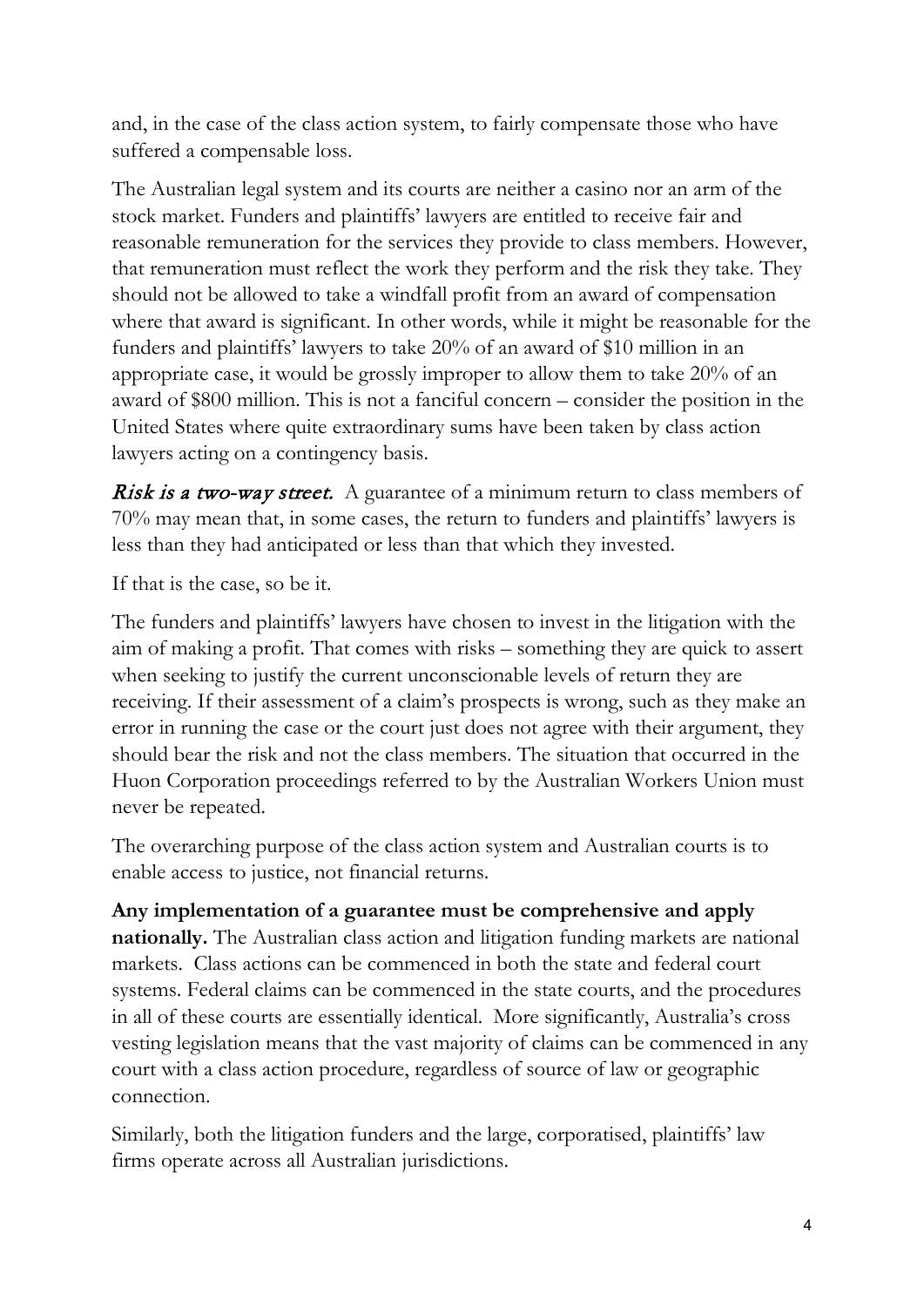Both funders and plaintiffs' lawyers will simply follow the money – that is, they will commence proceedings in the court and jurisdiction which they believe will provide the best returns on their investment. The best interests and convenience of their 'clients' are rarely, if ever, considered.

In these circumstances, the mandating of a guaranteed return must be implemented in a way which ensures that it applies in all jurisdictions. It must also apply to cases funded by a third-party litigation funder and those where a lawyer is operating under a contingency fee agreement, however described.

To do otherwise will render the regulation meaningless.

# **How will this affect the litigation funding market?**

While there has been noisy opposition to the proposal to guarantee a minimum return to class members, that opposition has, for the most part, been limited to those with a direct financial interest in continuing the status quo..

While the litigation funding industry, the corporatised plaintiffs' legal firms, and their well-funded lobbyists have claimed that these reforms will severely affect, if not bring an end to, access to justice, there is simply no evidence to support that claim.

Indeed, the contrary is true. In arguing for the introduction of a contingency fee regime in Victoria, the plaintiffs' law firms asserted that they were well placed to compete with the litigation funding industry. They claimed that the introduction of contingency fee agreements would 'cut out the middleman' and lead to a significant fall in the costs to class members.

The empirical evidence reveals that a significant number of law firms have taken up the opportunity to commence contingency based class actions in the Victorian Supreme Court thereby demonstrating that alternatives are available, and there is unlikely to be any reduction in access to justice. Rather, class members will actually receive justice in the form of proper compensation rather than what is left after the funders and lawyers have taken the lion's share.

# **A graduated approach**

It follows from what is set above that a graduated approach to guaranteed class member returns, which takes into account the risk, complexity, length, and likely damages award or settlement to flow from the case should be adopted.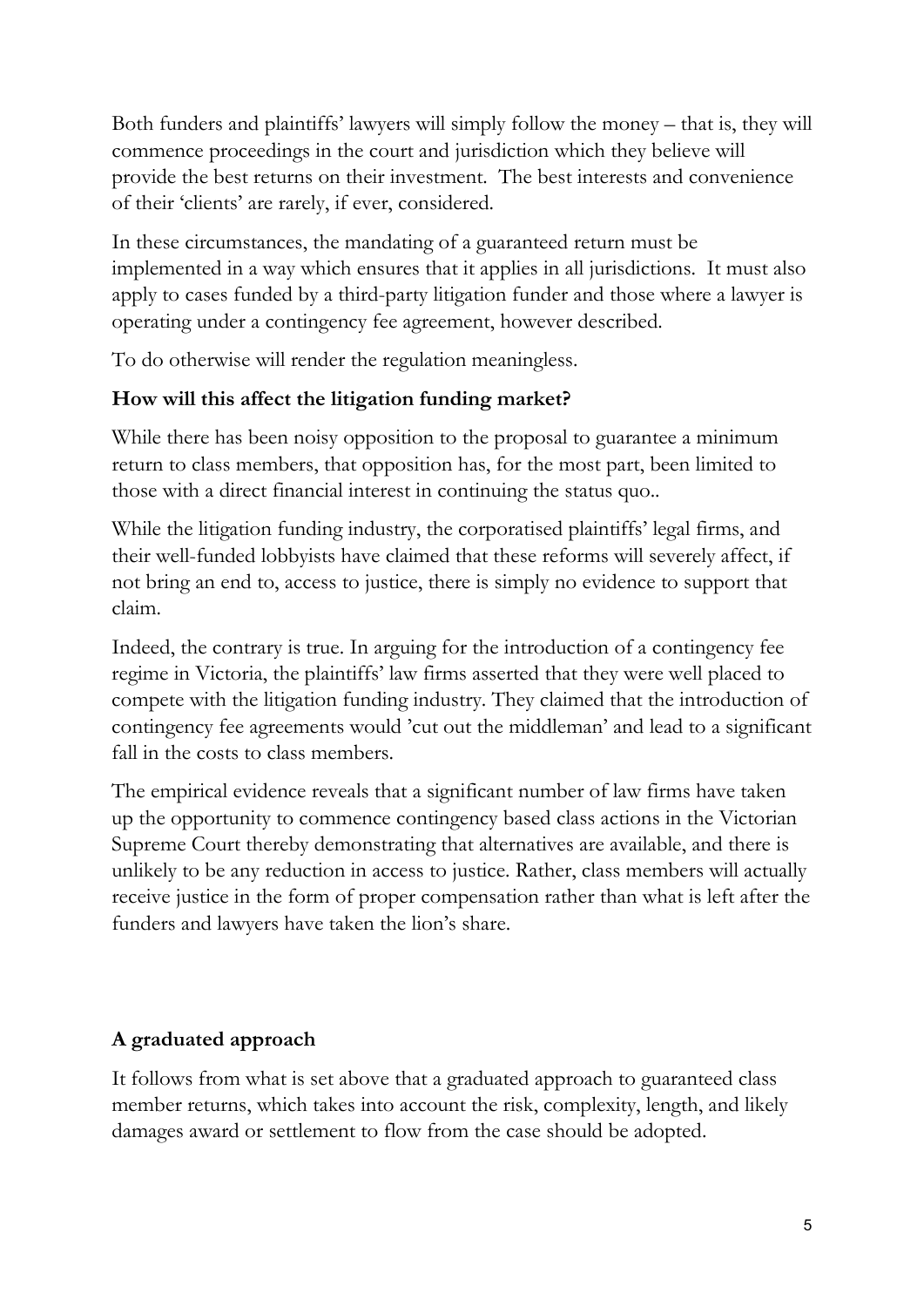In a straightforward case which is quickly resolved, the percentage of the proceeds flowing to class members may significantly exceed 70%.

Consider the example of a class action that is commenced by a funder and lawyer in circumstances where the defendant has already made it clear that it will compensate victims. This is not unusual; we have seen class actions commenced against the makers of medical devices where they had not only made it clear that compensation would be paid but had actually established a compensation scheme. In these circumstances, the risk to the funder and plaintiffs' lawyers is negligible, the costs of commencing the proceedings is modest, and the defendant immediately concedes liability.

In such a case, the remuneration for funder and lawyer might be minimal – and rightly so.

The courts are well placed to implement this aspect of the proposal – provided an appropriate framework is established to allow the judges to make a proper assessment.

First, the rules must impose an obligation on those acting for both plaintiff and defendant to assist the court by way of full and frank submissions. The defendant and its lawyers cannot be allowed to simply sit on the sideline as disinterested observers.

Second, the court must appoint a truly independent costs assessor to review the costs incurred by both funder and lawyers and then provide a proper and appropriate report to the court.

Third, in most cases, the court should appoint a contradictor – someone who can represent the class members free of the irreconcilable conflicts of interest that beset the funder and plaintiffs' lawyers. This must also involve the imposition of an obligation on the parties to provide full access and cooperation to the contradictor – something we have not often seen in the past.

This need not be a costly process. In need not always involve both solicitors and counsel. In a smaller action, an experienced solicitor could be engaged to provide an expert report to the court for its consideration when determining the appropriate return to the class members.

In our submission, this is a preferable course to attempting to adopt arbitrary classifications of cases or predetermined sliding scale based solely on the quantum of any award.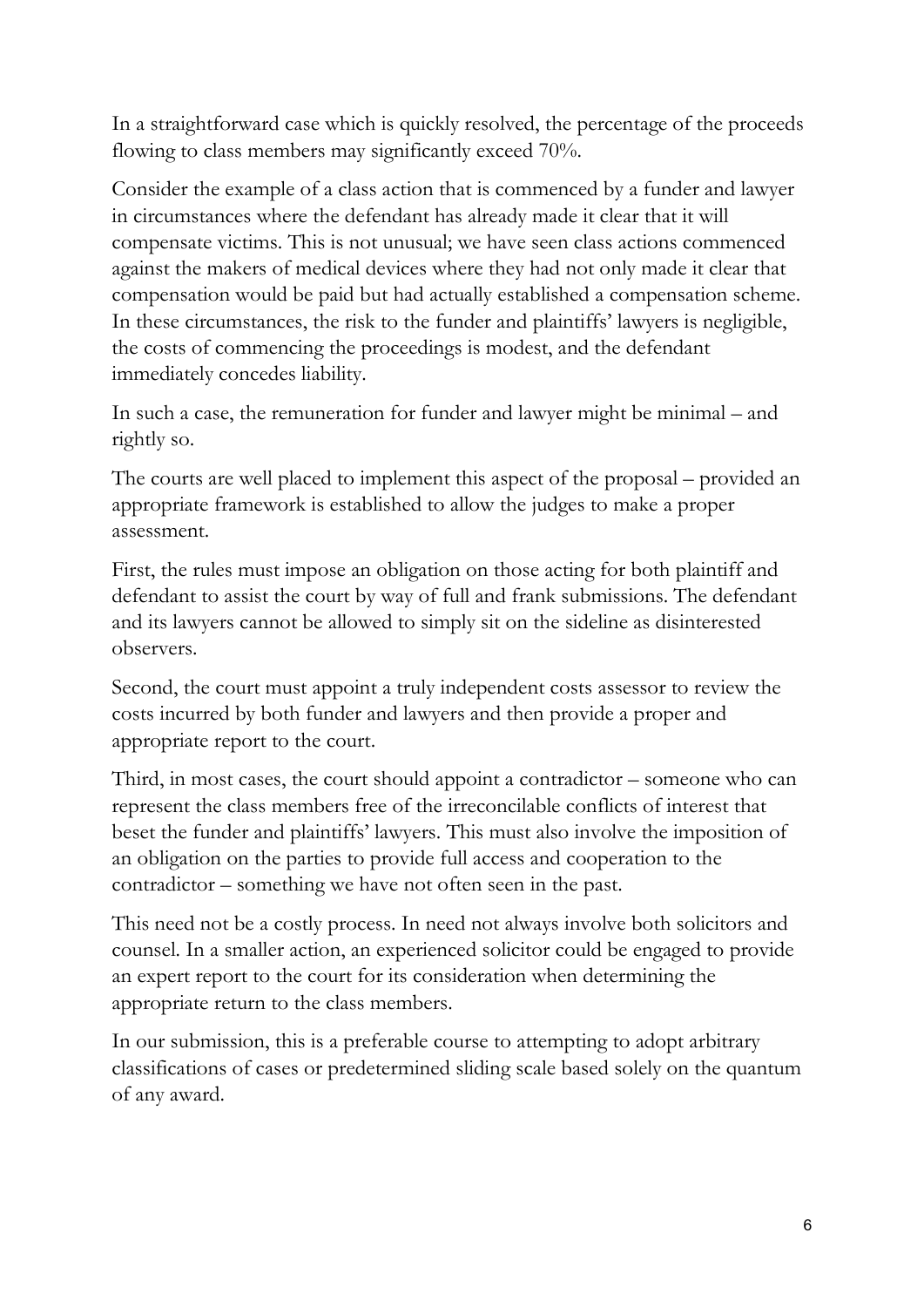# **A guaranteed return is only part of the solution**

A guaranteed minimum return to class members is a welcome reform. However, it will not, by itself, resolve the problems associated with the litigation funding industry which have been identified in a series of inquiries and reports.

A critical part of the solution is proper regulation of the litigation funding industry supported by an effective regulator.

In this regard, we endorse and adopt the submission made by Adjunct Professor Stuart Clark AM to the Parliamentary Joint Committee on Corporations and Financial Services' Inquiry into Litigation Funding and the Regulation of the Class Action Industry.

In that submission Prof Clark explained that any licensing scheme must –

- (a) be comprehensive and national;
- (b) impose minimum qualifications for licensees, including a character test;
- (c) impose a non-derogable duty on litigation funders to:
	- (i) act in the best interest of their clients;
	- (ii) place the interests of their clients ahead of their own; and
	- (iii) in circumstances where a conflict arises, prioritise the interests of their clients over their own.
- (d) require proper disclosure to clients, potential clients, and the court of the terms of the funding agreement;
- (e) require foreign litigation funders operating in Australia to:
	- (i) ensure that Australian law governs the funding contract; and
	- (ii) irrevocably submit to the jurisdiction of the relevant Australian court.
- (f) include a breach reporting requirement along the lines that apply to AFSL holders under the *Corporations Act* and ASIC Regulatory Guide 78. Specifically, a licenced litigation funder must be required to:
	- (i) notify the regulator in writing within 10 business days of any significant breach (or likely breach) of its obligations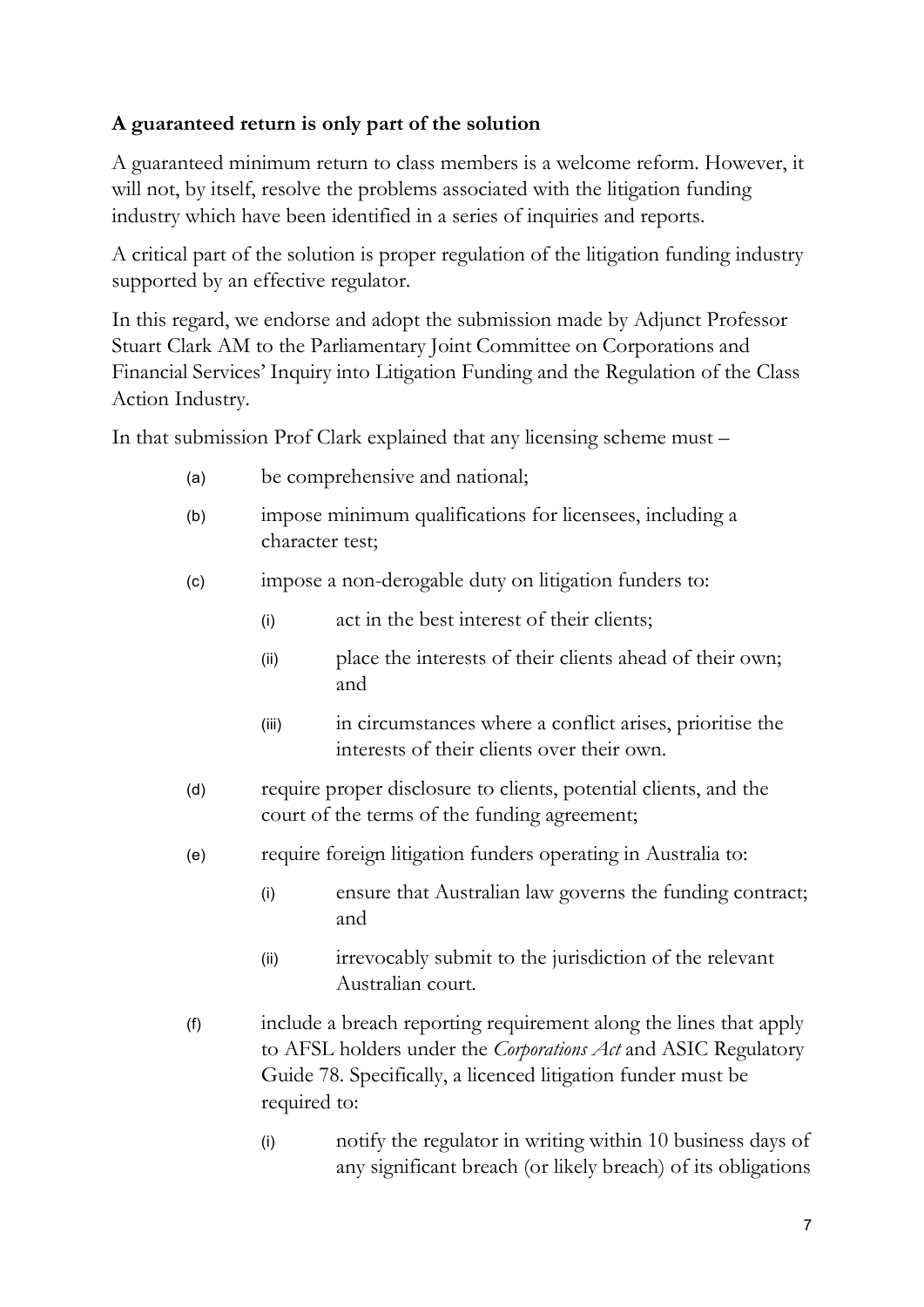as a licence holder. This notification obligation should apply to all licence conditions, disclosure obligations and capital adequacy requirements; and

(ii) maintain appropriate breach registers and compliance reporting.

He also made it clear that –

- (a) licensed litigation funders must also be subject to prudential supervision to ensure that the funding vehicle has sufficient capital in Australia to satisfy its financial obligations; and
- (b) the position of foreign litigation funders raises additional complications beyond simply capital adequacy requirements. These include the ability of a client, or indeed another party, to enforce any orders or judgement made against a foreign litigation funder.

A copy of Prof. Clark's submission is attached to this submission as Annexure A.

# **Conclusion**

Australia's response to the COVID-19 pandemic has been extraordinary. The Australian economy has avoided the fate that has befallen much of the rest of the world in terms of its impact on growth, unemployment, and the financial wellbeing of its people.

The reforms recommended by the Parliamentary Joint Committee on Corporations and Financial Services' Inquiry into Litigation Funding and the Regulation of the Class Action Industry must be implemented. The reforms will both protect consumers and ensure that a small number of foreign litigations funders and plaintiffs' lawyers do not harm that recovery.

We urge the Australian Government to implement the recommendations set out in the report as soon as possible.

28 June 2021

\*\*\*\*\*\*

M. Scévole de Cazotte Senior Vice President - International Initiatives U.S. Chamber Institute for Legal Reform +1 202 251 1050 | [sdecazotte@uschamber.com](mailto:sdecazotte@uschamber.com)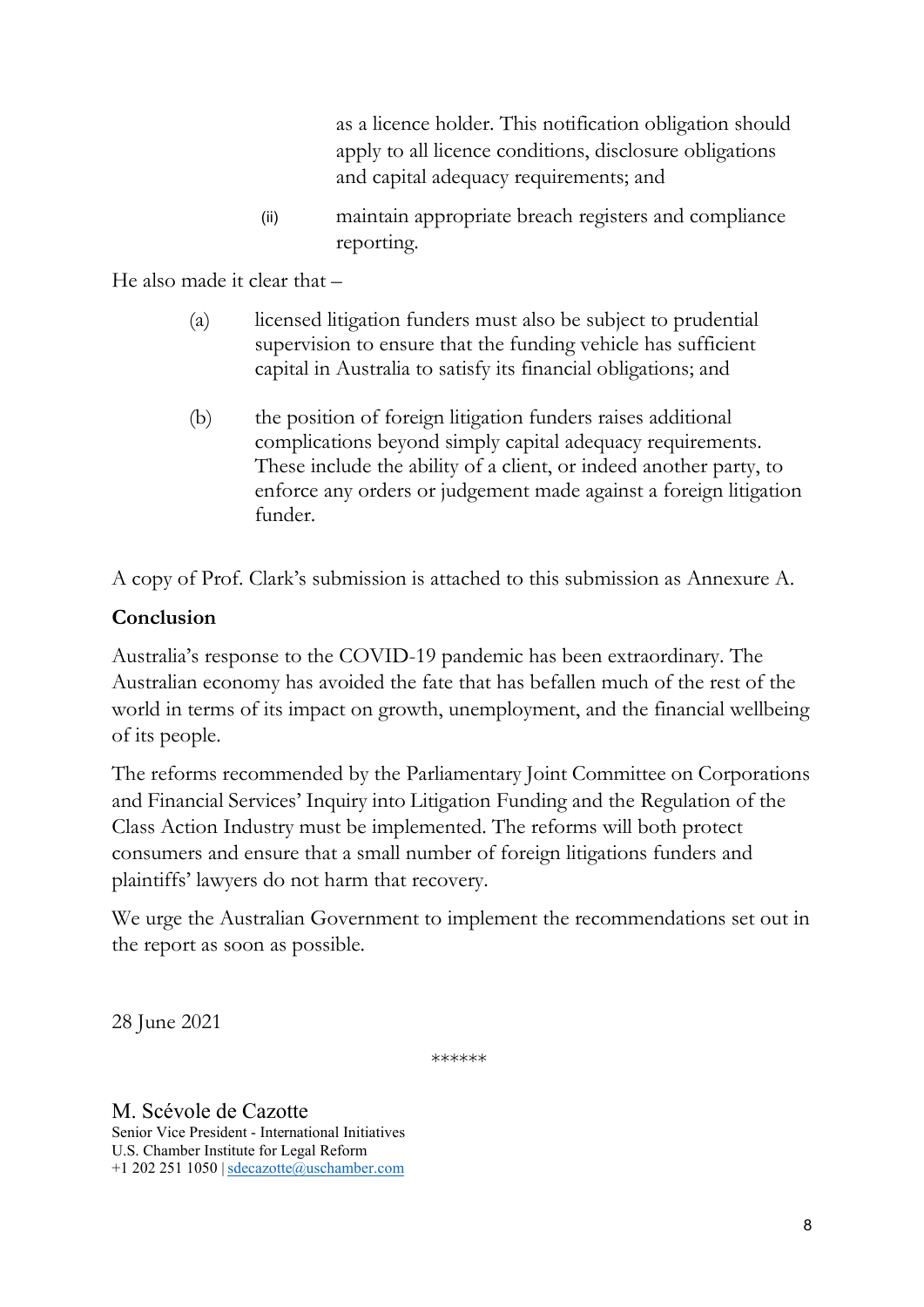ANNEXURE A

# **PARLIAMENTARY JOINT COMMITTEE ON CORPORATIONS AND FINANCIAL SERVICES**

# **Inquiry into Litigation Funding and The Regulation of The Class Action Industry**

**Licensing Scheme Submission**

**S Stuart Clark\* AM FAICD**

**11 June 2020**

**\*Adjunct Professor, Macquarie University Law School & Former President, Law Council of Australia.**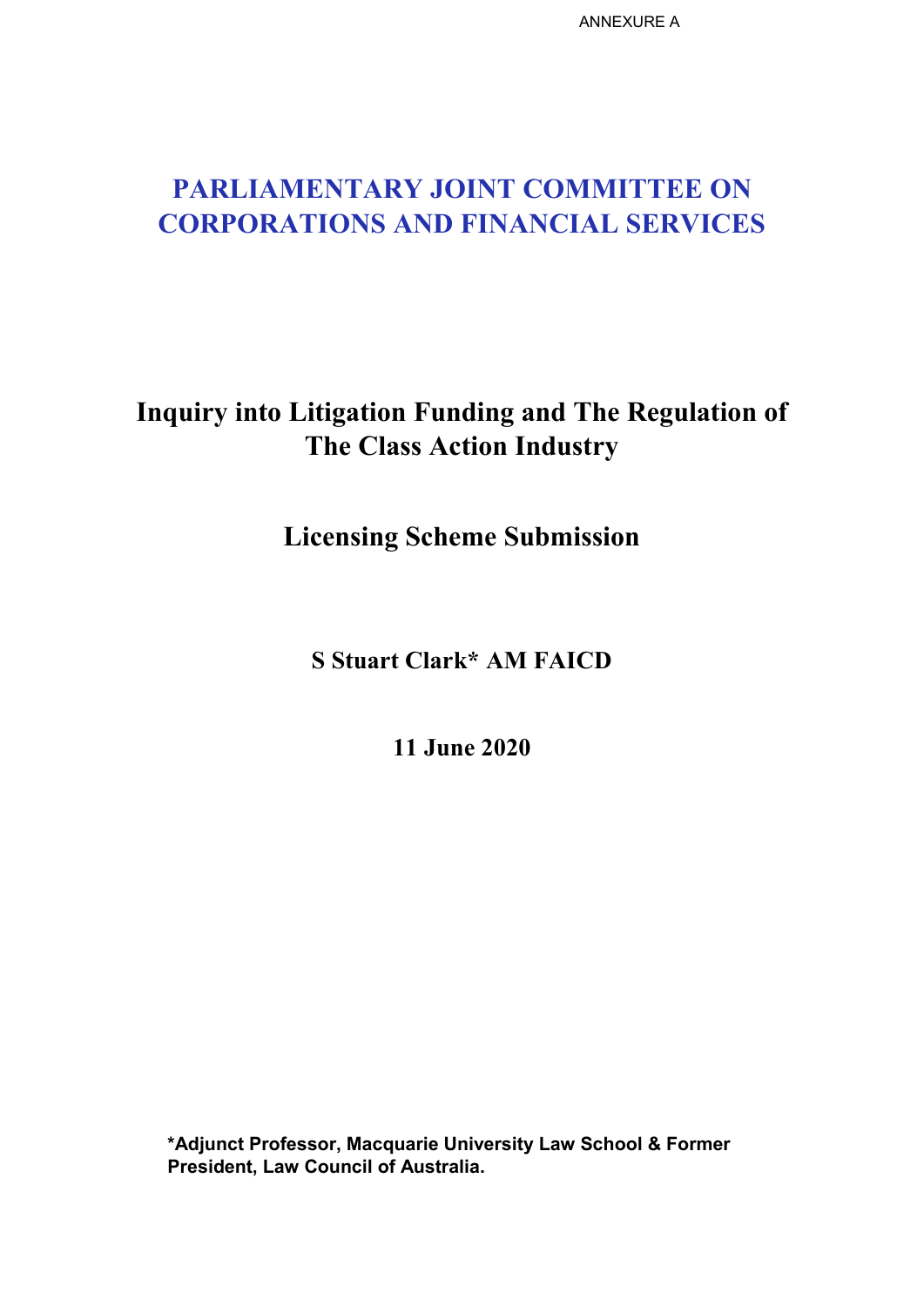## **Introduction**

The case for regulating the litigation funding industry in Australia is overwhelming.

There is broad support for regulation across the Australian community. Indeed, the calls for regulation coming from the business community are not limited to class action defendants. Omni Bridgeway Ltd, the Australian based global litigation funder, has acknowledged the need for a l[i](#page-13-0)censing regime to "prevent opportunistic and unnecessary litigation" and protect class members<sup>i</sup>.

The calls for regulation are not new.

In 2006, well before the decision in *Fostif* that unleashed the litigation funding industry in Australia, the Standing Committee of Attorneys-General identified the risks that are still being discussed today and canvassed the need for regulation<sup>[ii](#page-13-1)</sup>.

In 2014, the Productivity Commission recommended that litigation funders be required to hold a licence which would ensure that they:

- (a) can satisfy any liabilities they incur;
- (b) properly inform their clients of relevant obligations; and
- $(c)$  implement systems for managing conflicts of interest<sup>[iii](#page-13-2)</sup>.

In 2018 the Victorian Law Reform Commission recommended the national regulation and supervision of litigation funders in its report *Access to Justice - Litigation Funding and Group Proceedings[iv](#page-13-3) .*

In June 2018 the Australian Law Reform Commission (**ALRC**) published a discussion paper<sup>y</sup> that noted that there was "… a need to provide protection to consumers and other litigants through a licensing regime for litigation funders. Vin The ALRC also stated that it believed that the Australian Securities and Investment Commission (**ASIC**) was "the appropriate regulator" of such a regime[vii](#page-13-6).

For reasons that have never been adequately explained, the ALRC subsequently abandoned this position in its final report after vehement opposition to these proposals from ASIC and the litigation funding industry.

The case for regulation has been made out time and again in these reports and elsewhere. No doubt it will be addressed in other submissions to the Committee. Accordingly, for the purposes of this submission I will move directly to consider the design of an appropriate licencing regime.

## **Licensing Scheme - Requirements**

A licensing scheme must –

- (a) be comprehensive and national;
- (b) impose minimum qualifications for licensees, including a character test;
- (c) impose a non-derogable duty on litigation funders to:
	- (i) act in the best interest of their clients;
	- (ii) place the interests of their clients ahead of their own; and
	- (iii) in circumstances where a conflict arises, prioritise the interests of their clients over their own.
- (d) require proper disclosure to clients, potential clients, and the court of the terms of the funding agreement;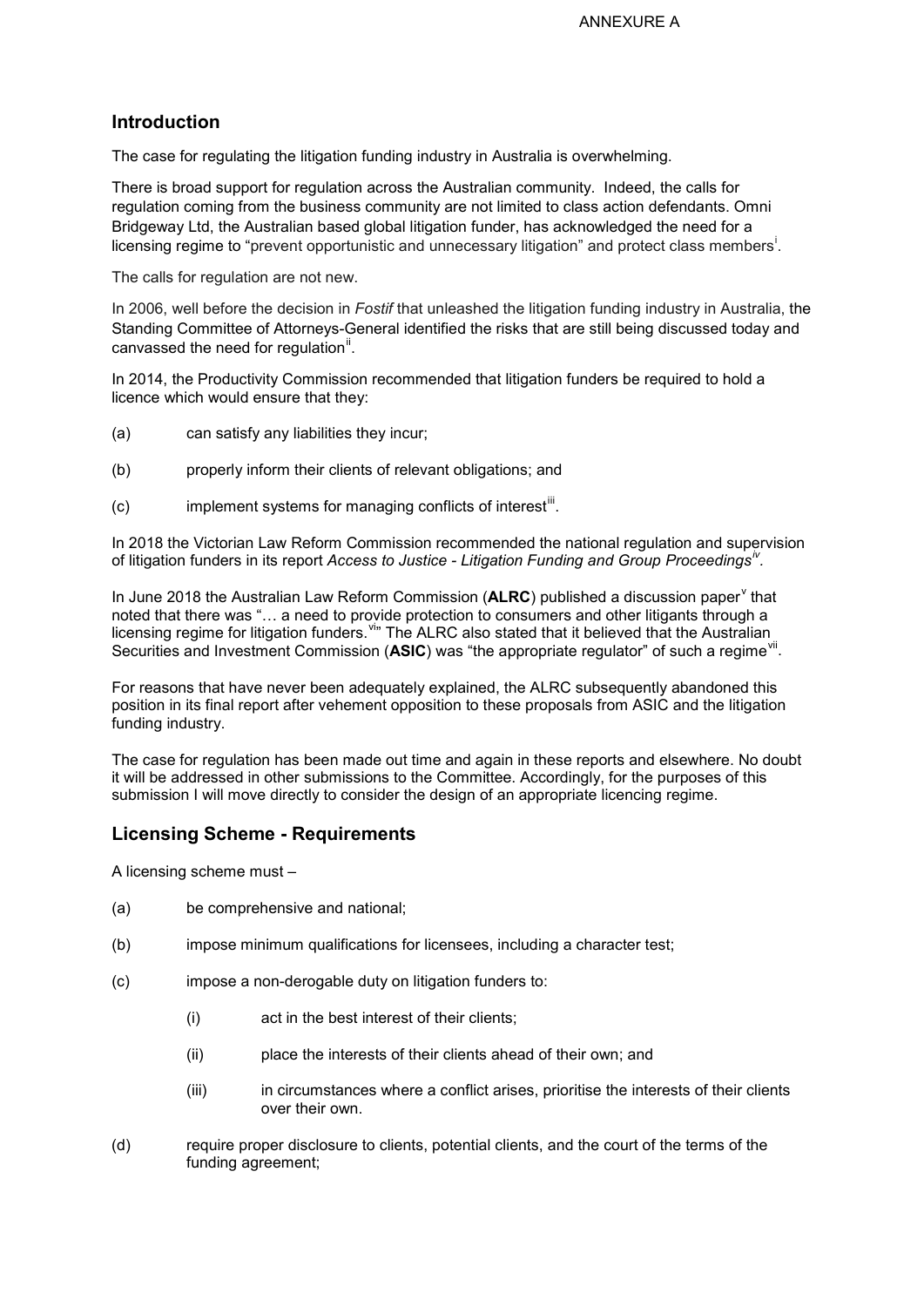- (e) require foreign litigation funders operating in Australia to:
	- (i) ensure that Australian law governs the funding contract; and
	- (ii) irrevocably submit to the jurisdiction of the relevant Australian court.
- (f) include a breach reporting requirement along the lines that apply to AFSL holders under the *Corporations Act* and ASIC Regulatory Guide 78. Specifically, a licenced litigation funder must be required to:
	- (i) notify the regulator in writing within 10 business days of any significant breach (or likely breach) of its obligations as a licence holder. This notification obligation should apply to all licence conditions, disclosure obligations and capital adequacy requirements; and
	- (ii) maintain appropriate breach registers and compliance reporting.

Licenced litigation funders must also be subject to prudential supervision to ensure that the funding vehicle has sufficient capital in Australia to satisfy its financial obligations.

The position of foreign litigation funders raises additional complications beyond simply capital adequacy requirements. These include the ability of a client, or indeed another party, to enforce any orders or judgement made against a foreign litigation funder.

## *A comprehensive, national regime*

The Australian litigation funding industry has created a national market and created issues that require a national solution. A national solution is required to address a national problem.

The scheme must regulate litigation funders providing funding in relation to proceedings in state and territory courts as well as federal courts.

The scheme must address all aspects of the litigation funding industry. Specifically, the scheme must apply to all third party funding of dispute resolution proceedings including class actions, single plaintiff litigation and arbitrations. It must also be sufficiently flexible to encompass the emerging new modes of litigation financing, for example portfolio financing.

### *Character and qualifications for licensees*

Litigation funders are involved in the promotion, conduct and control of complex, commercially significant litigation in Australia, requiring the imposition of both character and qualification standards.

Litigation funders have effective control over litigation that can have a significant impact on markets and the fate of publicly listed corporations. There is a very real potential for litigation, particularly class action litigation, to be misused. Litigation funders also deal with vulnerable members of the community who often become involved in class action by way of a web-site 'click to sign up' approach with minimal assistance, let alone appropriate, independent legal and financial advice.

Accordingly, a licence must require:

- (g) those who are involved in the management and control of the entity to meet a character test based on the 'fit and proper' criteria imposed on the those applying to join the legal profession;
- (h) a financial knowledge and skills requirement of the type required of an AFS licensee running a registered scheme; and
- (i) a responsible manager who is legally qualified and holds a current practicing certificate.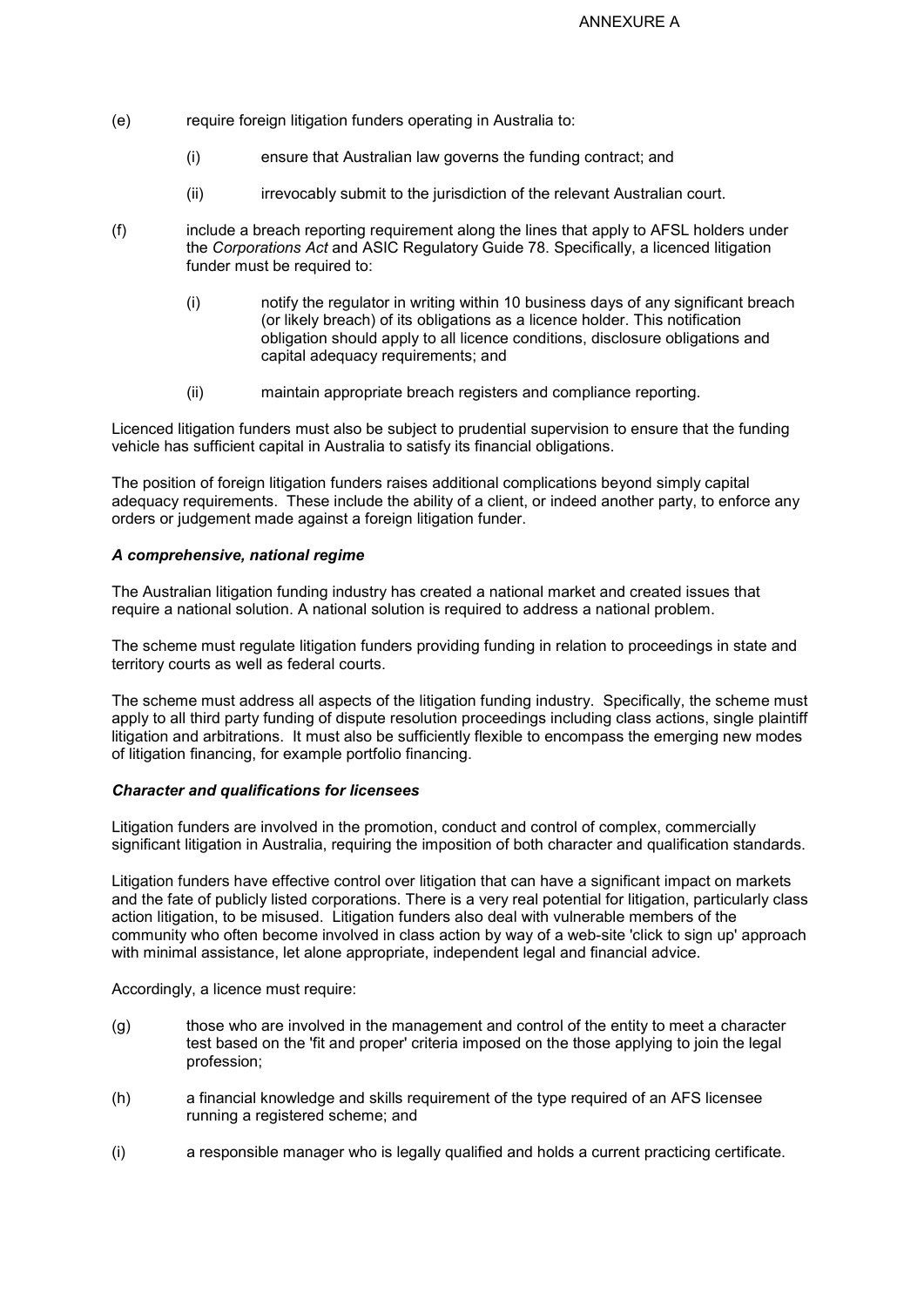The requirement for the licensee to have a responsible manager who is legally qualified and holds a current practicing certificate will ensure that the litigation funder can properly monitor and instruct the lawyers it effectively (and sometimes literally) retains on behalf of class members who are not otherwise allowed under the terms of some funding agreements, or are not in a position, to do so.

### *Conflicts of interest and the duty to act in the client's best interests*

While there is broad agreement that conflicts of interest abound in the context of litigation funding, little has been offered by way of a solution.

Litigation funders are required to manage conflicts of interest in accordance with the obligations found in ASIC Regulatory Guide 248 (**RG248**). However, while RG248 purports to impose a robust set of obligations they are, in many respects, illusory. First, there is no mechanism to enforce compliance with the requirements of RG248. Second, there is no requirement imposed on litigation funders to report on a regular basis in relation to their compliance with RG248. Third, there is no meaningful or effective oversight of litigation funders in terms of their compliance with RG248 by ASIC or any other regulator. The author is unaware of ASIC ever investigating a breach of its requirements, let alone taking any enforcement action.

Litigation funders do not owe a fiduciary duty to their clients<sup>viii</sup>. Indeed, some litigation funders have endeavoured to exclude the possibility of such a duty arising as a term of the contract with their clients.

In these circumstances, it is imperative that the licensing scheme require litigation funders to act in the best interests of their client and, when a conflict of interest arises, place the interests of their clients ahead of their own.

This is not a radical proposition. These obligations have been imposed on financial advisors since 2013. More recently mortgage brokers have been obliged to meet the same requirements in response to the findings of the Banking Royal Commission.

#### *Disclosure to clients and potential clients*

There is broad agreement that litigation funders must make proper disclosure to clients, potential clients and the courts.

If the concerns that have been identified by earlier inquiries and by the Federal Court are to be properly addressed, litigation funders must be obliged to provide both pre-contractual and on-going disclosure to:

- (j) potential clients;
- (k) clients; and
- (l) the court or tribunal hearing the funded proceedings.

In terms of disclosure to clients and potential clients, the disclosure must be in writing using plain English and disclose the key terms of the litigation funding agreement, including:

- (a) how the litigation funder's remuneration (including all fees and charges however described) will be calculated;
- (b) how the lawyer's remuneration (including all fees and charges however described) will be calculated;
- (c) the decisions which the litigation funder will be entitled to take in the matter and the commensurate removal of decision making power from the claimants or funded parties;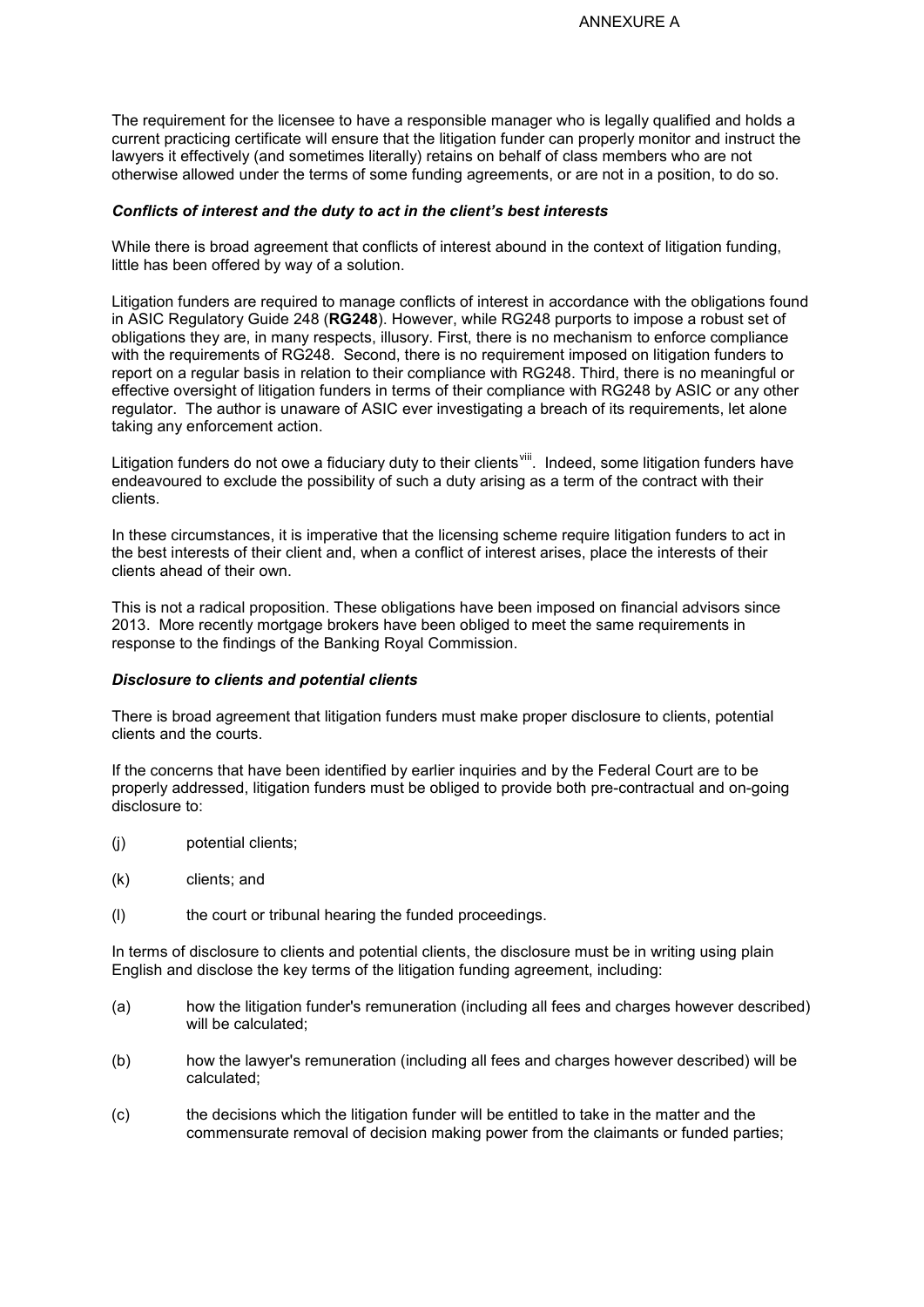- (d) any conflicts or potential conflicts of interest that may arise and the mechanism for dealing with such a conflict:
- (e) the use of after the event insurance or other mechanisms to offset the risk of an adverse costs order and the basis upon which they will be funded by the litigation funder;
- (f) an estimate of the amount which the funded client may recover in the proceedings;
- (g) an estimate of the cost of the proceedings;
- (h) an estimate of the remuneration that the litigation funder will receive; and
- (i) an estimate of the percentage of the amount that is likely to be recovered by the client that will be paid to the litigation funder and the lawyers.

As with lawyers, this should be an ongoing obligation that requires the disclosure to be updated whenever there is a material change.

Given the requirements for costs disclosure that are already imposed on lawyers, and the detailed analysis undertaken by litigation funders before they agree to fund any proceedings, this information will be available and should be disclosed. This will enable potential clients of the funder to properly assess the funding agreement that is being offered to them and make an informed decision in relation to the costs and benefits it offers. It will also ensure that clients of litigation funders can make a proper assessment of their options as the matter proceeds.

The litigation funder should also be obliged to provide a copy of the litigation funding agreement to the court at the commencement of the proceedings. Any changes to the funding agreement (including side letters or other limited arrangements) entered into during the course of the proceedings should be provided to the court and other plaintiffs or class members within five working days of the change being agreed or communicated to the client.

Finally, a copy of the litigation funding agreement should be provided to the other parties to the proceedings when the proceedings are commenced if an order to that effect is made by the court.

#### *Foreign entity requirements*

A significant number of the litigation funders operating in Australia are foreign entities, some of which have little or no presence in Australia. This raises questions about the ability of their clients to enforce the terms of any funding agreement or take action in the event of a breach of licence conditions.

Foreign litigation funders operating in Australia must, as a licence condition, apply Australian law to their agreements and irrevocably submit to the jurisdiction of the Australian courts.

#### *Oversight and enforcement*

Establishing a licencing scheme is pointless in the absence of an effective and proactive regulator. ASIC should be given the role and directed to ensure that it properly discharges its oversight role.

To assist in that task litigation funders must be subject to mandatory breach notification and reporting.

## **Other Issues**

Two other issues should be considered in the context of any licensing regime.

First, the question of whether, and if so to what extent, there should be a guaranteed return to class members. Second, the question of whether, and if so how, returns to litigation funders should be capped.

The two questions are, of course, related.